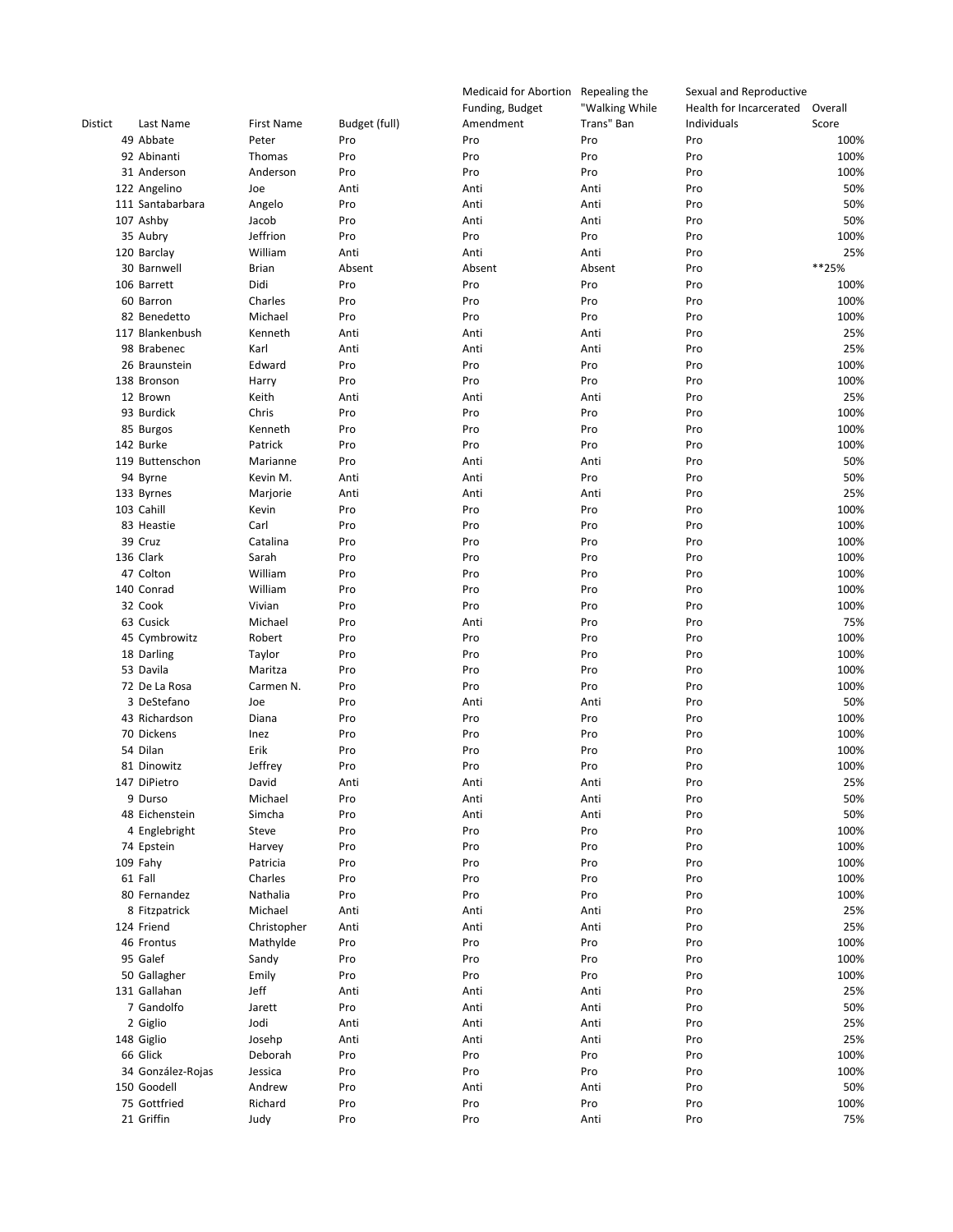| 100 Gunther          | Aileen         | Pro  | Pro  | Pro  | Pro | 100% |
|----------------------|----------------|------|------|------|-----|------|
| 139 Hawley           | Stephen        | Anti | Anti | Anti | Pro | 25%  |
| 42 Bichotte Hermelyn | Rodneyse       | Pro  | Pro  | Pro  | Pro | 100% |
| 28 Hevesi            | Andrew         | Pro  | Pro  | Pro  | Pro | 100% |
| 128 Hunter           | Pamela         | Pro  | Pro  | Pro  | Pro | 100% |
| 29 Hyndman           | Alicia         | Pro  | Pro  | Pro  | Pro | 100% |
| 79 Jackson           | Chantel        | Pro  | Pro  | Pro  | Pro | 100% |
| 104 Jacobson         | Jonathan       | Pro  | Pro  | Pro  | Pro | 100% |
| 11 Jean-Pierre       | Kimberly       | Pro  | Pro  | Pro  | Pro | 100% |
| 115 Jones            | D. Billy       | Pro  | Pro  | Pro  | Pro | 100% |
| 134 Jensen           | Josh           | Anti | Anti | Anti | Pro | 25%  |
| 77 Joyner            | Latoya         | Pro  | Pro  | Pro  | Pro | 100% |
| 125 Kelles           | Anna           | Pro  | Pro  | Pro  | Pro | 100% |
| 105 Lalor            | Kieran Michael | Anti | Anti | Anti | Pro | 25%  |
| 13 Lavine            | Charles        | Pro  | Pro  | Pro  | Pro | 100% |
| 97 Lawler            | Michael        | Anti | Anti | Pro  | Pro | 50%  |
| 126 Lemondes Jr.     | John           | Anti | Anti | Anti | Pro | 25%  |
| 135 Lunsford         | Jennifer       | Pro  | Pro  | Pro  | Pro | 100% |
| 123 Lupardo          | Donna          | Pro  | Pro  | Pro  | Pro | 100% |
|                      | William        | Pro  |      |      | Pro |      |
| 129 Magnarelli       |                |      | Pro  | Pro  |     | 100% |
| 36 Mamdani           | Zohran Kwame   | Pro  | Pro  | Pro  | Pro | 100% |
| 130 Manktelow        | <b>Brian</b>   | Anti | Anti | Anti | Pro | 25%  |
| 108 McDonald III     | John           | Pro  | Pro  | Pro  | Pro | 100% |
| 14 McDonough         | David          | Pro  | Anti | Anti | Pro | 50%  |
| 146 McMahon          | Karen          | Pro  | Pro  | Pro  | Pro | 100% |
| 137 Meeks            | Demond         | Pro  | Pro  | Pro  | Pro | 100% |
| 17 Mikulin           | John           | Pro  | Anti | Anti | Pro | 25%  |
| 101 Miller           | <b>Brian</b>   | Anti | Anti | Anti | Pro | 25%  |
| 20 Miller            | Melissa        | Pro  | Anti | Anti | Pro | 25%  |
| 51 Mitaynes          | Marcela        | Pro  | Pro  | Pro  | Pro | 100% |
| 15 Montesano         | Michael        | Pro  | Anti | Anti | Pro | 25%  |
| 145 Morinello        | Angelo         | Anti | Anti | Anti | Pro | 25%  |
| 65 Niou              | Yuh-Line       | Pro  | Pro  | Pro  | Pro | 100% |
| 37 Nolan             | Catherine      | Pro  | Pro  | Pro  | Pro | 100% |
| 144 Norris           |                |      |      |      | Pro | 25%  |
|                      | Michael        | Anti | Anti | Anti |     |      |
| 69 O'Donnell         | Daniel         | Pro  | Pro  | Pro  | Pro | 100% |
| 91 Otis              | Steve          | Pro  | Pro  | Pro  | Pro | 100% |
| 132 Palmesano        | Philip         | Anti | Anti | Anti | Pro | 25%  |
| 88 Paulin            | Amy            | Pro  | Pro  | Pro  | Pro | 100% |
| 141 Peoples-Stokes   | Crystal        | Pro  | Pro  | Pro  | Pro | 100% |
| 58 Perry             | N. Nick        | Pro  | Pro  | Pro  | Pro | 100% |
| 23 Pheffer-Amato     | Stacey         | Pro  | Pro  | Pro  | Pro | 100% |
| 89 Pretlow           | J. Gary        | Pro  | Pro  | Pro  | Pro | 100% |
| 73 Quart             | Daniel         | Pro  | Pro  | Pro  | Pro | 100% |
| 19 Ra                | Edward         | Pro  | Anti | Anti | Pro | 50%  |
| 38 Rajkumar          | Jenifer        | Pro  | Pro  | Pro  | Pro | 100% |
| 6 Ramos              | Phil           | Pro  | Pro  | Pro  | Pro | 100% |
| 62 Reilly            | Michael        | Pro  | Anti | Anti | Pro | 50%  |
| 87 Reyes             | Karines        | Pro  | Pro  | Pro  | Pro | 100% |
| 78 Rivera            | Jose           | Pro  | Pro  | Pro  | Pro | 100% |
| 149 Rivera           | Jonathan       | Pro  | Pro  | Pro  | Pro | 100% |
|                      |                |      |      |      |     |      |
| 44 Robert            | Carroll        | Pro  | Pro  | Pro  | Pro | 100% |
| 68 Rodriguez         | Robert         | Pro  | Pro  | Pro  | Pro | 100% |
| 40 Kim               | Ron            | Pro  | Pro  | Pro  | Pro | 100% |
| 27 Rosenthal         | Daniel         | Pro  | Pro  | Pro  | Pro | 100% |
| 67 Rosenthal         | Linda          | Pro  | Pro  | Pro  | Pro | 100% |
| 25 Rozic             | Nily           | Pro  | Pro  | Pro  | Pro | 100% |
| 121 Salka            | John           | Anti | Anti | Anti | Pro | 25%  |
| 90 Sayegh            | Nader          | Pro  | Pro  | Pro  | Pro | 100% |
| 99 Schmitt           | Colin          | Anti | Anti | Anti | Pro | 25%  |
| 76 Seawright         | Rebecca        | Pro  | Pro  | Pro  | Pro | 100% |
| 84 Septimo           | Amanda         | Pro  | Pro  | Pro  | Pro | 100% |
| 16 Sillitti          | Gina           | Pro  | Pro  | Pro  | Pro | 100% |
| 52 Simon             | Jo Anne        | Pro  | Pro  | Pro  | Pro | 100% |
| 114 Simpson          | Matthew        | Anti | Anti | Anti | Pro | 25%  |
| 5 Smith              | Doug           | Pro  | Anti | Anti | Pro | 50%  |
|                      |                |      |      |      |     |      |